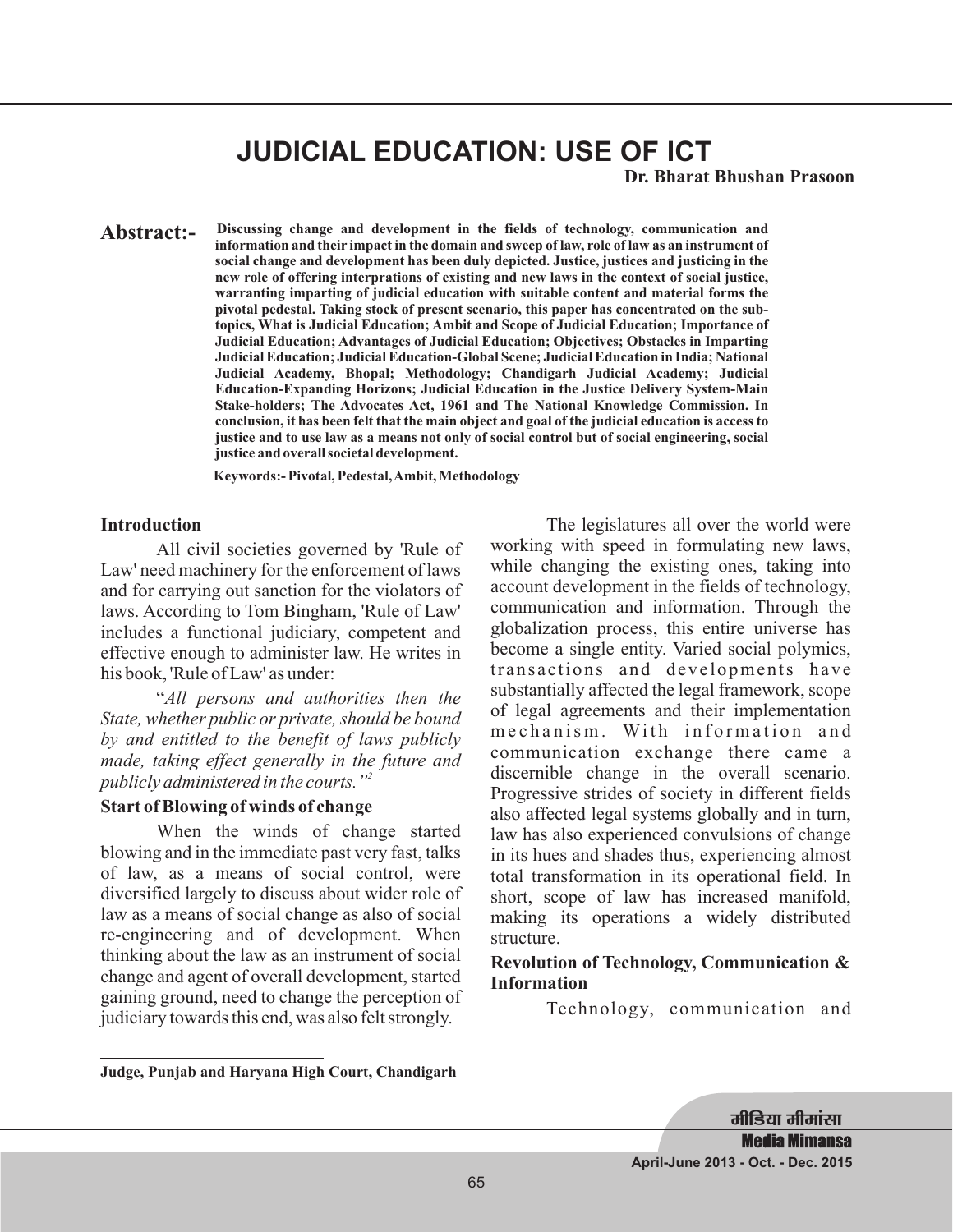information came as a major revolution. $3$  It has rung death knell of distances. The world has shrunk into a dot. Cyber traffic, invisible to naked eyes is many times more in volume and size than any other surface, water or air traffic. Information communication and also technology has prominently changed the perception of everyone towards the ways:

- (i) One communicates;
- (ii) One accesses and processes information; and,
- (iii) One lives, transacts his business and conducts various chores in his daily life.

So far as content of changing laws, be it in developed or developing countries is concerned, it was for societal upliftment and serving mankind in a better way. Concomitant changes in the outlook of the execution and functioning of the judiciary, apart from the changing orientation of the legislature and the executive as organs of the State, was felt extremely necessary. So far as courts as components of administration of justice and the judiciary as an institution thereof are concerned, perceptibly it was difficult to change the temper, tenor as also its hues and shades in its operational field. Policy planners at the helms of the affairs labelled it as traditional and conservative in its approach and working, though not very boldly.

### **Justice, Justices & Justicing**

'Justice' and 'justicing' as per 'justices' were extremely sacred. No wonder 'justicing' as an activity had been maintaining its celibacy, abhoring interference from within as also from without. Intolerance to interference had been its hallmark. Independence of justicing as an activity had been the foundation of the judiciary as an institution.As one of the three organs of the State, the other being the Legislature and the Executive, it had been preserving its exclusivity uninfluenced in its functional field by its two other co-organs of the State.

### **Need for Judicial Education**

Though initially the idea of educating the Judges was taken to be an anathema by the peers

when they even go to the extent of labelling it as devastating and tremorising, justifying it by giving reasons that judges in the districts are appointed through highly competitive examinations, whereas directly in the High Courts are taken from amongst the efficient lawyers having sound and celebrated practice in different fields and thus are competent enough to discharge their functions. It was also reasoned out that by tradition, they do not succumb to external pressures or internal influences and have independence of thought as also of decision making. The Judges felt that why they should be judged in their knowledge or in competence of decision making but winds of change took over even the judiciary as an institution and sequelly, the judiciary betraying the general perception of being traditional and conservative could not insulate itself from the chill and charm of globally fast blowing winds of change in every field. The initial resistance waned away.

Claimed to be in slumber by some in comparison to the other two components of the State, was proved to be a wrong claim. Rather, they found judiciary in its changed and different role, when it exhibited its inbuilt dynamic character in addition to offering laws in their interpretation in operational fields as tools and teeth of social change. This was their interpretative competence and efficiency. It would not be wrong to say that even the worst critics of functioning of judiciary were silenced by its changed incarnation coming from within it in its operational field. It thus proved to be a dynamic vehicle of social change.

As already noticed, emergence of technology as also of communication and information as tools of total change in overall planning, execution, functioning and delivery of every product be it animate or inanimate in every field of human activity, which a little later was to take over the entire world in its fold, as has been proved right now, a thinking had started at the level of policy planners in the administration of justice that judges also need fresh inputs and knowledge of changes in the society,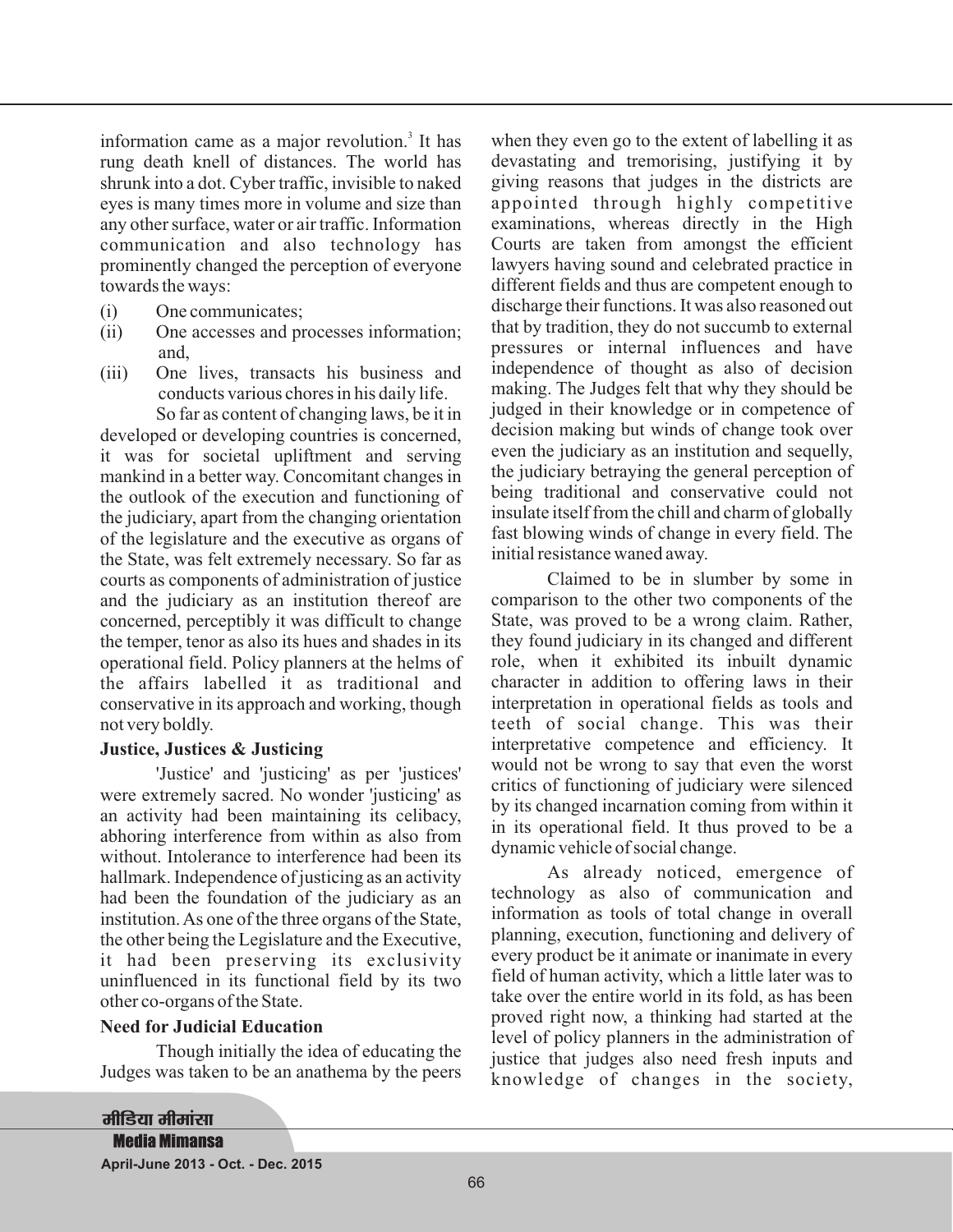environment and milieu in which they work. By then, they had realised that redundancy and obsoletion so as to usher in air of fresh thought and change in perception, had become necessary to be paid good bye.

Though the enthusiasm and euphoria to bring-in overall change through changed laws and by their interpretation in implementation especially in comparatively younger generation of judges was to come a little later and which is continuing now, the wisdom and experience of elders in the field, had clearly articulated itself that there is need of judicial education as a continuum at all levels of stratified hierarchy of the judiciary as a vibrant and dynamic institution.

### **Present Scenario**

By now, it is no more debateable, that judicial eduction to enhance competence, efficiency and growth of judges, wherever they are working, be it in the Muffasil or Districts or in the High Courts or even in the Supreme Court, is necessary to keep pace with the extensive growth in the field of law and related matters. It was further realised that correspondingly, such vast change was also required in articulation of new and in emerging thoughts as also in changing behavioural patterns in the judiciary as well. To add, when management as a specialised field of study entered the domain of 'justicing', even growth for quality, enhanced productivity and increased efficiency became the much sought after goals.

When judicial education started being accepted as a necessity, unfounded apprehension that litigants would start losing faith in the judiciary because they would develop a thinking that the judges who decide their cases are neither well-read nor are well-qualified nor are fully competent to decide their cases effectively, was also over. At this stage, it may be noticed that though judicial education for the Judges below the High Courts at the induction as well as inservice level as a support system has been wellaccepted by now, its necessity and assimilation at the level of Judges of the High Courts or of the

Apex Court has still many conceptual barricades and mental blocks but so far as objective, content and substance of judicial education is concerned, there are no misgivings.

### **What is Judicial Education**

Judicial Education is providing of opportunities to Judges to meet, to share their experiences, to gain knowledge and update themselves, to sensitize to the fast changing social needs, to learn the tools of judicial decision making, to develop judicial and judicious temperament, to cultivate the habit of giving fair hearing, to consider every matter soberly and to decide impartially.

In short, Judicial Education is all about making a good human being in order to be a good Judge. The process is creating judicial culture through the medium of Judicial Education. 4

In the words of Sallmann<sup>5</sup>, "The increase in judicial education might well be described without exaggeration as an explosion of activity in the field in the last decade." Even, Nicholson **6** observed that "Judicial education is now an accepted part of judicial life in many countries."

### **Ambit and Scope of Judicial Education**

As we know that all the judicial officers are legally educated and competent to try and decide the matters within the ambit of law concerned qua the matters before them, but judicial education is that branch of education which is more applied than mere theoretical. Thus, it is distinct from legal education. Legal education is imparted by the law schools meaning thereby only the knowledge which is mentioned in the books but without practical application. However, the judicial education is imparted by the judicial academies and institutions which teach about the practical aspects as to how to decide any issue in the ambit of law which will appear before the judicial officers. It focuses on the practical aspects of application of law by the courts in the administration of justice. Judicial education makes judicial officers more professional, helping them to render justice faster.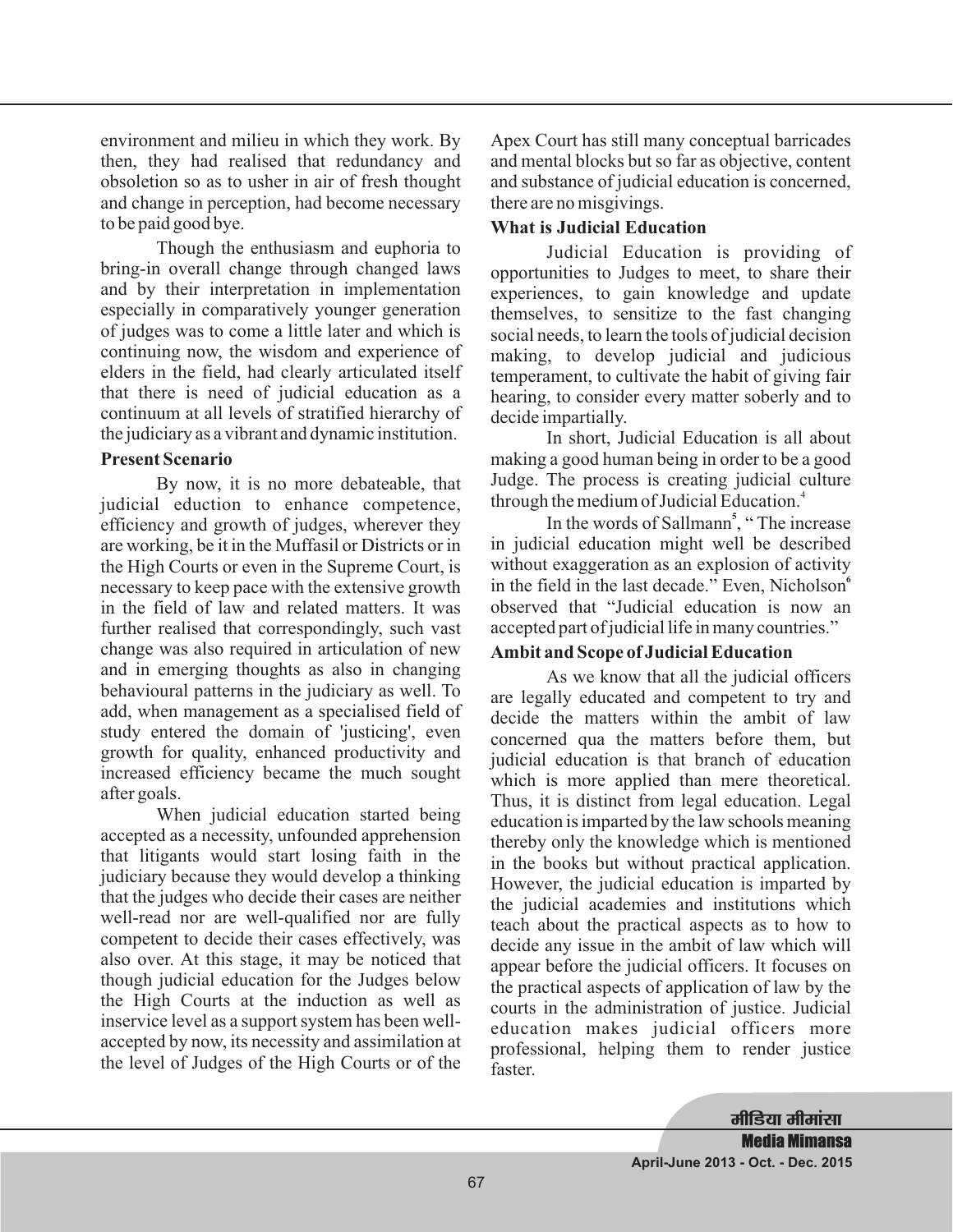Primary task of the judges is to hear and decide cases judiciously that come before the Courts. The core elements of the judicial task point to the competencies which are necessary for its proper discharge. These include the following:

- 1. An understanding of the nature of the judicial role in the constitutional setting in which it is to be discharged and the relationship of the judiciary to the other branches of the government;
- 2. Knowledge of law and the techniques for identifying legal rules and the standards;
- 3. The capacity to distinguish relevant from irrelevant evidence;
- 4. The capacity to weigh evidence and to draw inferences from evidence relevant to the factual questions to be determined;
- 5. Where factual issues are to be determined in matters relating to the physical or life sciences, technology, economics or other disciplines outside the law, an understanding, or the capacity to acquire an understanding, of the underlying area of knowledge sufficient to enable the requisite findings to be made reliably; and,
- 6. How to manage the litigious process to avoid unnecessary cost, delay and stress on the parties and on the adjudicatory machinery.<sup>7</sup>

### **Important of Judicial Education**

The importance of judicial education can be understood by the fact that a Judge is to practically answer all the issues raised before him in the light of the facts, attending circumstances, evidence and the law so that the confidence reposed by the people in him to determine their rights in accordance with law is fully justified. Plurality of laws and multiplicity of problems which make the task of delivery to be arduous and complex, is made comfortable manifold through the process of judicial education. Each case has its own facts and circumstances, thus the aspects and dimensions are not only diverse but also multiple.

A unique feature of judicial education is the exposure, provided to judicial officers of the

wider world than of their own by creating opportunities for them to understand the perspectives of different stakeholders in the justice administration system like police, prosecutors, bar members, legal services authority members, non-government organisations etc. Also, to improve the quality of adjudication through the courts, judicial education encourages judicial adherence to constitutional principles of freedom, equality, dignity, equity and fairness so that legal interpretation is founded on these constitutional principles in every case. **8**

As per Judge William W Schwarzer, Director, Federal Judicial Center, judicial education should cover the following fields:

(i) Proficiency and competence;

(ii) Performance and conduct of duties;

(iii) Productivity and workload;

(iv) Imparting of knowledge;

(v) Improving skills and techniques; and,

(vi) Establishing values and standards and developing judges' sense of responsibility.<sup>9</sup>

### **Advantages of Judicial Education**

The primary objective of the judicial education is to make the judiciary more skilled, sensitive and responsible. The judges, lawyers and all other officers, who are involved in Justice Delivery System, are oblivious of the merits, benefits and advantages of judicial education. A few salient beneficial features of judicial education are noted below:

i) Orientation and training of new Judges, Magistrates, law officers and Court personnel;

ii) Inservice training and education of Judges, Magistrates: law officers and Court personnel;

iii) Holding of conferences, seminars, workshops, symposia for improvement of the judicial system and quality of judicial work; and publishing of journals, memoirs, research papers and reports;<sup>10</sup>

iv) The training increases the confidence and authority level of judges. It also enhances rationality in judicial interpretation of laws,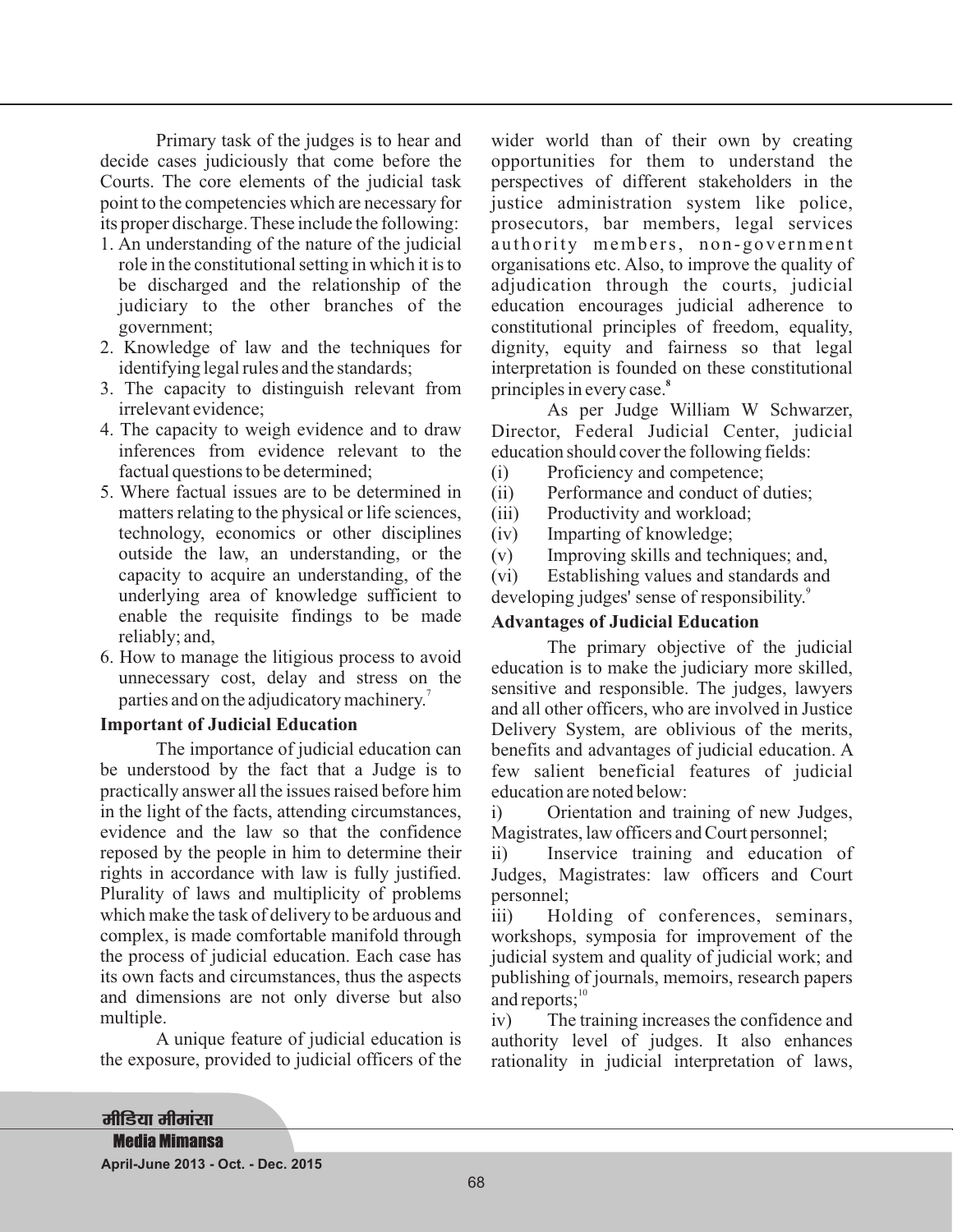which helps in rendering bold judgments, quite oblivious to political repercussions. This leads to judicial independence;

v) It enhances judicial approach, which results in the improved service in the Justice delivery system;

vi) It gives opportunity to the officers to overcome their individual biases. In judicial colloquia, seminars, work-shops etc. the officers can express their hidden prejudices which they normally do not relate to their colleagues individually;

vii) It helps removing the potential inconsistencies and conflicts in judicial decisions;

viii) Judicial education helps the judges in acquainting themselves with the changes in law;

ix) Judicial education offers the opportunity to find grey areas where the existing laws need modification and/or to interpret the laws in accordance with new international treaties and covenants; and,

x) Training helps use of science and new technology, which may increase perfection in judicial decisions.<sup>11</sup>

It is difficult to prepare a complete chart of benefits of training. Only handful examples of advantages of judicial work-shops have been setout above, which can be termed as brief points of merits of judicial training.

# **Objectives**

Primary objective of judicial education is to increase the professional competence of judges in the particular areas of law and to assist the Judges in increasing the quality of adjudication. The course content broadly may include:

(i) Subjects and aspects which address the administration of justice;

- (ii) Substantive and procedural laws;
- (iii) Functional aspects and impediments;
- (iv) Professional competence; and,
- (v) Ethical content and obligations.

Adequate time and care is to be devoted for preparation of such course material so that it is of value to the participants in performing their judicial duties better.

# **Obstacles in Imparting Judicial Education**

- 1. Scanty or non-availability of infrastructure;
- 2. Deficiency in content and substance of relevant curriculum;
- 3. Literature and material for enhancing productivity & capacity building;
- 4. Non-availability of educators to teach or impart the training;
- 5. Judges do not like being instructed, other than by judges;
- 6. No uniformity in the content, material & methodology of imparting judicial education in different States;
- 7. Absence of systematic & schematic coherence in the strategies to be adopted for judicial education;
- 8. Content of judicial education & training does not match the requirement keeping in view the changes in the expanding fields of methods of justicing which includes Alternative Dispute Redressal System;
- 9. New technologies of communication and management being almost missing;
- 10. Skills, methodologies & education to be used as an art to be inculcated and introduced;
- 11. Social Justice: Complex pluralist democratic socialistic India calls for entirely different outlook and we can not ape the west. Transformation of the social fabric & canvass is badly required;
- 12. Academic studies to be rooted to social needs at functional level for radical changes in the society;
- 13. Different perception is required at varied levels of judges and over a period of their service career; and,
- 14. For relevance of judicial function in the society, multidisciplinary approaches are required.

# **Judicial Education - Global Scene**

Formalised judicial education is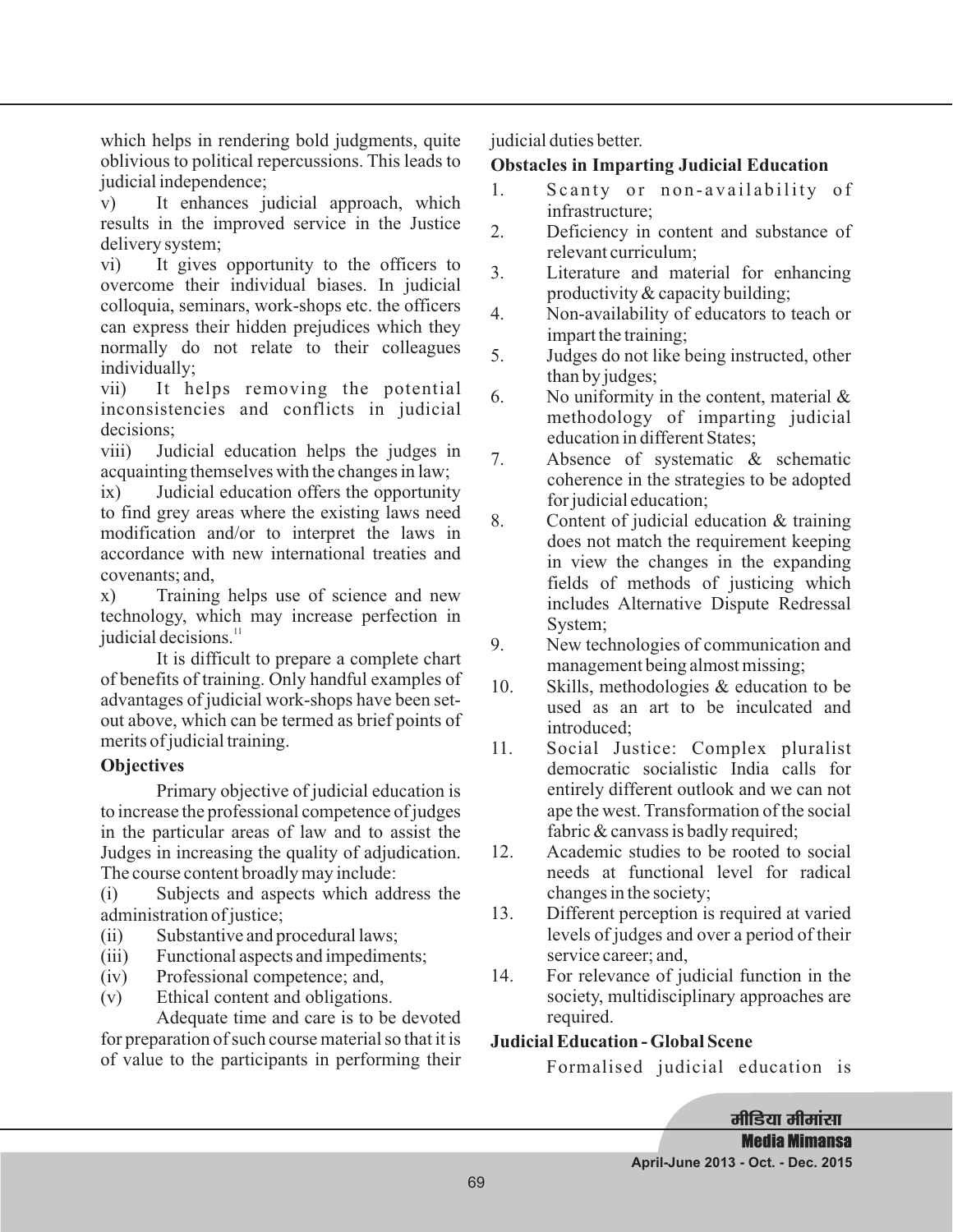comparatively of recent origin. Forerunner in this field is France. It was in 1959 that National Centre for Judicial Studies was set up and started there which later became French National School for the Judiciary in 1972. It is a post-graduate school where French Judges and prosecutors are trained. It was also called French National School for the Judiciary. Located in Bordeaux and having its premises in Paris, it is an institute of national importance. In the European Continent including France in comparison to common law States, judicial training programmes started earlier as these civil law countries were recruiting judges directly from fresh law graduates from the universities in comparison to the practice in common law countries, where lawyers were taken as Judges by competitive examinations. Sequelly, when judicial education and rigorous training was the hallmark of civil law countries in the European Continent, common law countries instead of enchantment for judicial education had a sort of disliking for the same. The judges there did not like the idea of judicial education being imposed on them as they felt that they were already trained being lawyers turned judges.

Notwithstanding such negative tone and tenor of the judges for judicial education in common law countries, in the United States, the beginning was made in 1963 when National Judicial College was set up there for imparting judicial education to the judges. United Kingdom followed the system in the year 1979 by establishing a Judicial Studies Board. Thus, by now continuing judicial education is accepted as an "integral and essential part" of the judicial system all over.<sup>12</sup>

However, formal training process of the judicial officers began in the year 1987 after a long debate. Rather, it is increasingly seen as a basic necessity felt by pressure of workload, the number of ever increasing courts, the complexity of modern judicial programming and the invasion of technology<sup>13</sup>. The formalized judicial education commenced in the United States with the establishment of the National Judicial College in 1963, and the call of Chief Justice Warren

Burger in the following year for judges at the national level to participate in continuing judicial education<sup>14</sup>.

In 1967, the Federal Judicial Centre was established to provide federal judges with a range of services including continuing education. Subsequently, the provision of judicial education evolved predominantly on state basis. At the forefront, the Californian Centre for Judicial Education and Research conducted its first orientation program for the trial judges in 1976.<sup>15</sup> In the following year, the Michigan Judicial Institute also commenced its education programme. The Canadian Judicial Council conducted its first training session in 1972, but its Judicial Training Institute came into operation only in 1988. Australia also adopted identical scheme of Judicial training in 1975.

The National Association of States Judicial Educators in the United States published in 1993, the key principles and standards of judicial education. They defined the goal of judicial education, "to maintain and improve the professional competency of all persons performing judicial functions, thereby enhancing the performance of the judicial system as a whole." They also outlined the objectives of judicial education, "to assist judges acquire the knowledge, skills and attitudes required to perform their judicial responsibilities fairly, correctly and efficiently; to promote judges' adherence to the highest standards of personal and official conduct; to preserve the integrity and impartiality of the judicial system through elimination of bias and prejudice, and the appearance of bias and prejudice; to promote effective court practices and procedures; to improve the administration of justice; to enhance public confidence in the judicial system."

### **Judicial Education in India**

Nearer home, when we take into account the position and extent of judicial education and training in India, it becomes clear that an independent and efficient judicial system is one of the components of basic structure of our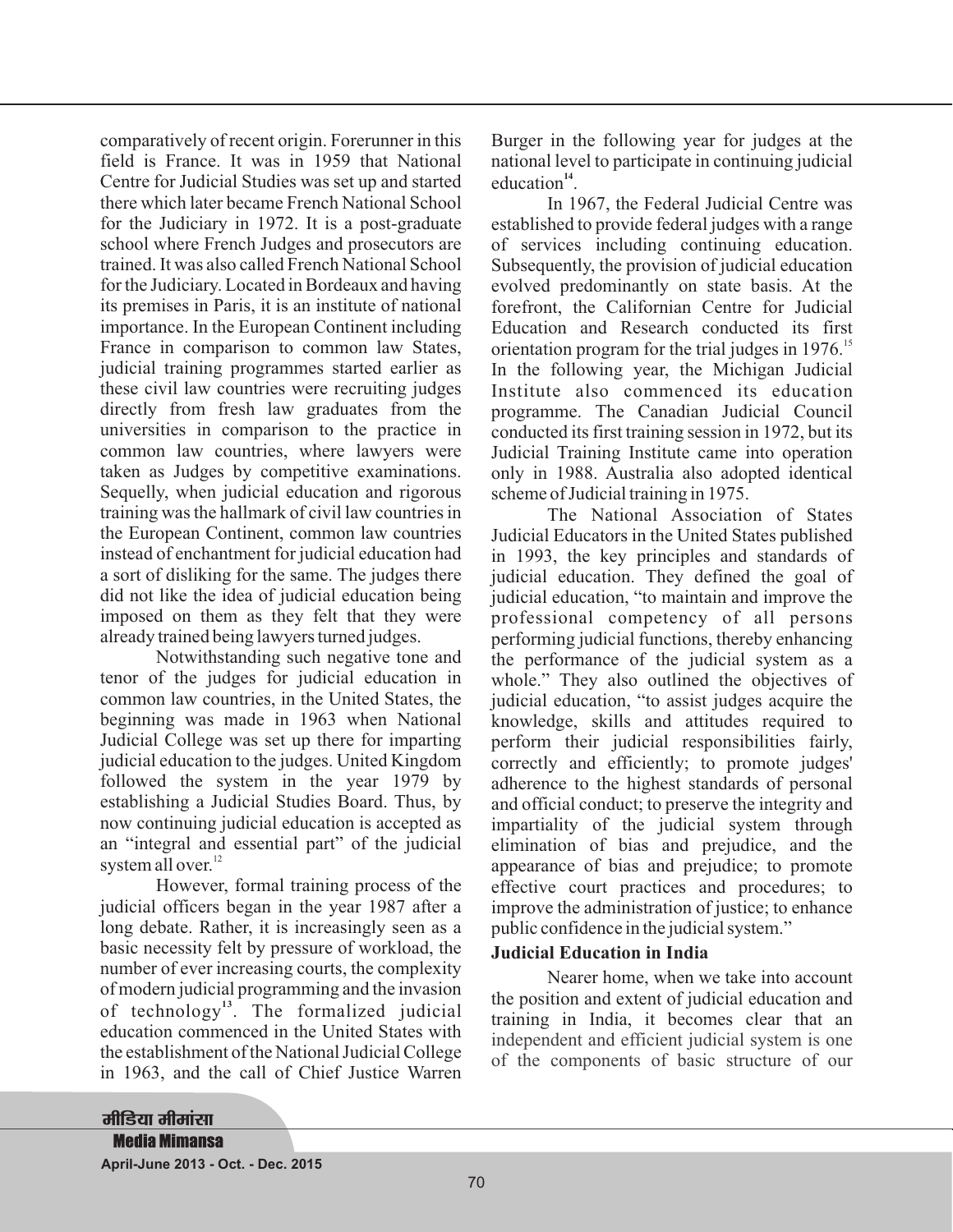Constitution. As with change of the times, demands of the society have also changed, to address the said changing enviornment as also the needs of the society, changes in the legal system and its functioning also became necessary. Laws to ensure the varied needs of the society also continued being legislated. These were being enforced by the State through the Courts. Judicial education improves the performance of courts and sharpens the skills in the administration of justice. In INDIA, the Law Commission in its  $117<sup>th</sup>$  Report, had felt the need to establish judicial academies or educational institutes for intensive training for the Judicial Officers. The joint conference of Chief Justices of the States and of the Chief Ministers and of the Law Ministers of the different States in the year 1985, had also resolved to have an academy set up by the Central Government with Chief Justice of India as its Chairman for the training of the judges.

H on'ble Supreme Court had also directed to set up a National Level Judicial Academy/ Institution of Training for Judicial Officers. In the Judgment of *"All India Judges' Association V/s.* Union of India<sup>16</sup>, it was mentioned as under:

"O *ne of the claims advanced before us was for provision of inservice training for judicial officers. This we consider as a must. In fact, the Law Commission in one of its recent reports has advised that inservice institutes should be immediately set up. . . We are of the view that inservice institutes are indispensable for the upkeep of the efficiency of judicial service.*

*We direct that an All India Institute of inservice Training for higher officers of the judiciary including the District Judges and a State level institute for training of the other members of the subordinate judiciary within each of the States and Union Territories or one common institute for more than one State or Union Territory should be set up within one year from now and at any rate not later than December 31, 1992. This has to be organized by respective High Courts."*

### **National Judicial Academy, Bhopal**

In 1993, the government announced its

decision to establish the National Judicial Academy. The court observed thus, "subsequent to the hearing of the main petition, the Union Government has announced the establishment of a National Judicial Academy- for comprehensive training of judicial personnel. Committee under the chairmanship of the Chief Justice of India has been constituted. The National Judicial Academy- when constituted, we hope, will take over in a comprehensive way all aspects of the training of judicial officers of all the States. In this view of the matter, we delete the directions issued to the States for the establishment of Training institutes and make it optional for the States to have such training institutes either independently or jointly with other States, if they find it necessary."

In India, the national level centre for Judicial Training and education named as National Judicial Academy (NJA), presently located at Bhopal, Madhya Pradesh was established in 1993.As it was not possible to train all judges and other judicial personnel at the NJA, the state governments on recommendation of their respective High Courts established training institutes for judges in their states. Now all the states in our country except Tripura and Meghalaya have judicial academies, established to train their subordinate judicial officers. All State Judicial Academies (SJAs) are actively functioning except the recently established one in Manipur.<sup>17</sup>

The National Judicial Academy is fully funded by the government of India. Its general body and governing council are both chaired by the Chief Justice of India. The programmes of the said institution are designed in such a way that the judges are brought together under one roof and share their views and experiences among themselves and learn how to dispose of the cases speedily and fairly in the administration of justice by identifying the problems.

### **Methodology**

Following methodology is generally applied for imparting judicial education:

1. Lectures by appropriate academic having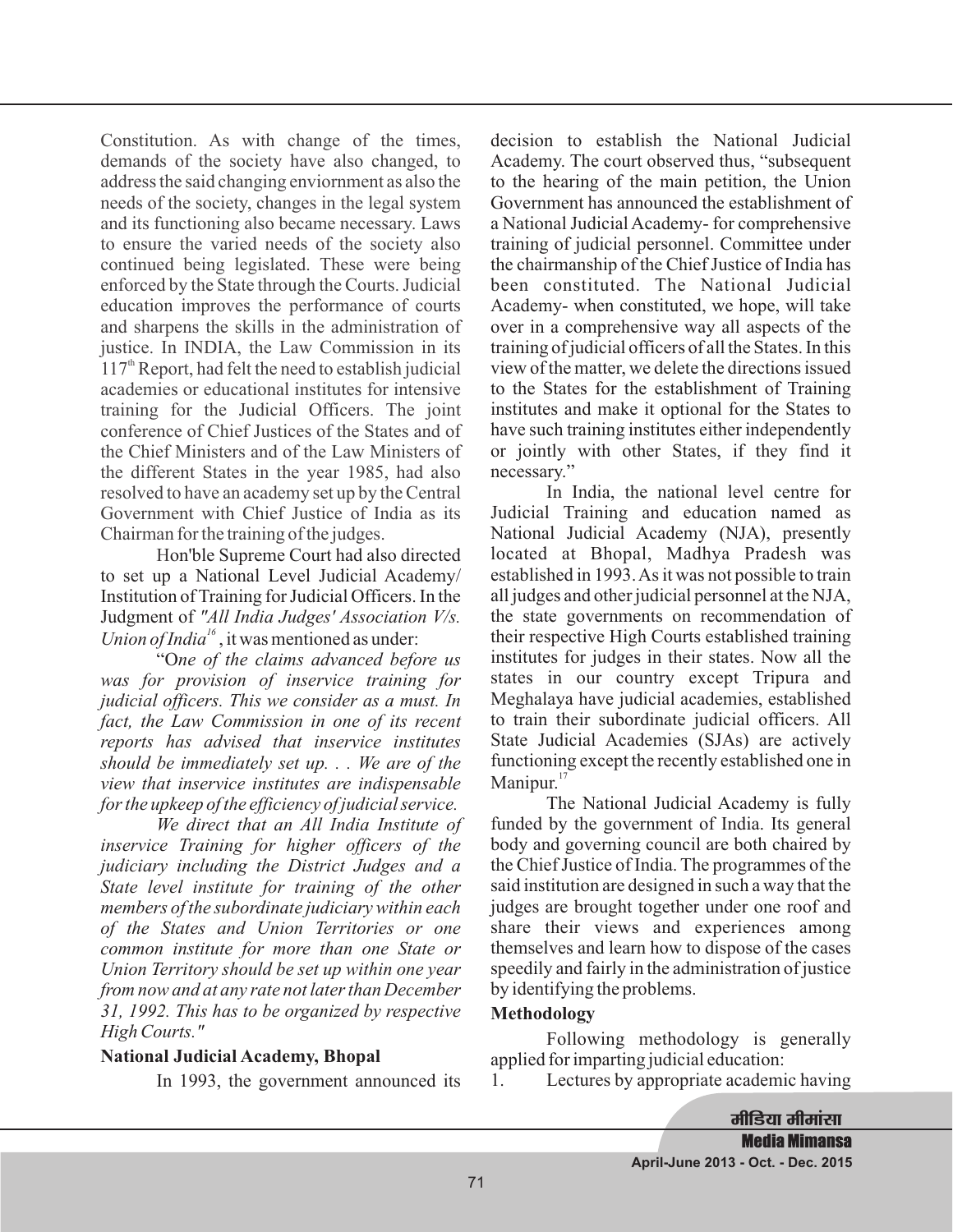practical skills, special education, training or experience;

- 2. Workshops;
- 3. Presentations;
- 4. Symposiums;
- 5. Conferences;
- 6. Role plays;
- 7. Assignments and case exercises;
- 8. Preparation of projects;
- 9. Distribution of written material;
- 10. Programs and course for particular studies;
- 11. Video conferencing, during all the programmes. In addition to the videoconferencing, there must be an opportunity to ask questions to the course faculty. Qualified educators to answer directly or in writing or by e-mail;
- 12. Judicial Colloqueams; and,
- 13. Seminars.

Activities of National Judicial Academy using some of these methodologies are as under:

1. Seminars: Seminars are held on priority areas in the administration of law and justice. These specialized programmes are mainly on topics identified by High Courts to cater to special needs through the judicial education to make them more efficient. Judicial education has an important role to play in assisting institutional accountability, by equipping judges to serve their courts in ways which enhance the quality of the administration of justice.

2. Debates: Organization of debates on any current topics or any change in the laws for betterment of the society are organised to clear the concepts for the judicial officers.

: Conferences of High Court **3. Conferences** justices are held in which the Justices may assess the current status of law in various areas and reflect together on the need for future development of law to respond to the needs of the country and in the interest of justice.

judges: The interaction with the senior or retired judges to share their judicial experiences are also organised. **4. Interactions with the retired or senior**

: The publication of quarterly **5. Journals** newsletter called Judicial Education, a series of occasional papers on topics of judicial interest and an annual journal of professional interest, are undertaken. The Academy has produced a CD-Rom on one of its programmes- Intellectual Property Adjudication and proposes to enlarge its electronic publication facilities.<sup>18</sup>

**6. Publication of articles:** It is also the mode of sharing the judicial views regarding some issue which helps the judges to clear their views for the same and helps to prevent the ambiguity, if any.

: These help to solve the query or **7. Discussions** ambiguity or doubt regarding any concept of law conflict with the changed social needs and also helps to make the law, if necessary, regarding changing circumstances and fresh needs.

### **8. Latest Judgments of the Supreme or superior courts:**

The judgment passed by the superior courts make a precedent and ethically and statutorily the inferior courts are bound to follow the judgments. Such judgments of topical interest for the judges are discussed and debated.

### **Chandigarh Judicial Academy**

On May 23, 2009 at State Level Judicial Institution, the new campus of The Chandigarh Judicial Academy, Sector-43, Chandigarh was inaugurated by the Hon'ble Chief Justice of India.<sup>19</sup> It also programmed for the judicial education for all the judicial officers of the state of Punjab and Haryana to enhance the professional skills in the administration of justice.

### **Judicial Education - Expanding horizons**

Judicial education brings together judges from across the country to provide them a forum to jointly identify the major obstacles facing the administration of justice and develop appropriate solutions for overcoming these obstacles. Judges will then be able to implement these solutions as appropriate, resulting in the strengthening of the administration of justice.

That independence of the judiciary depends critically upon public confidence. Public confidence depends upon judges doing these jobs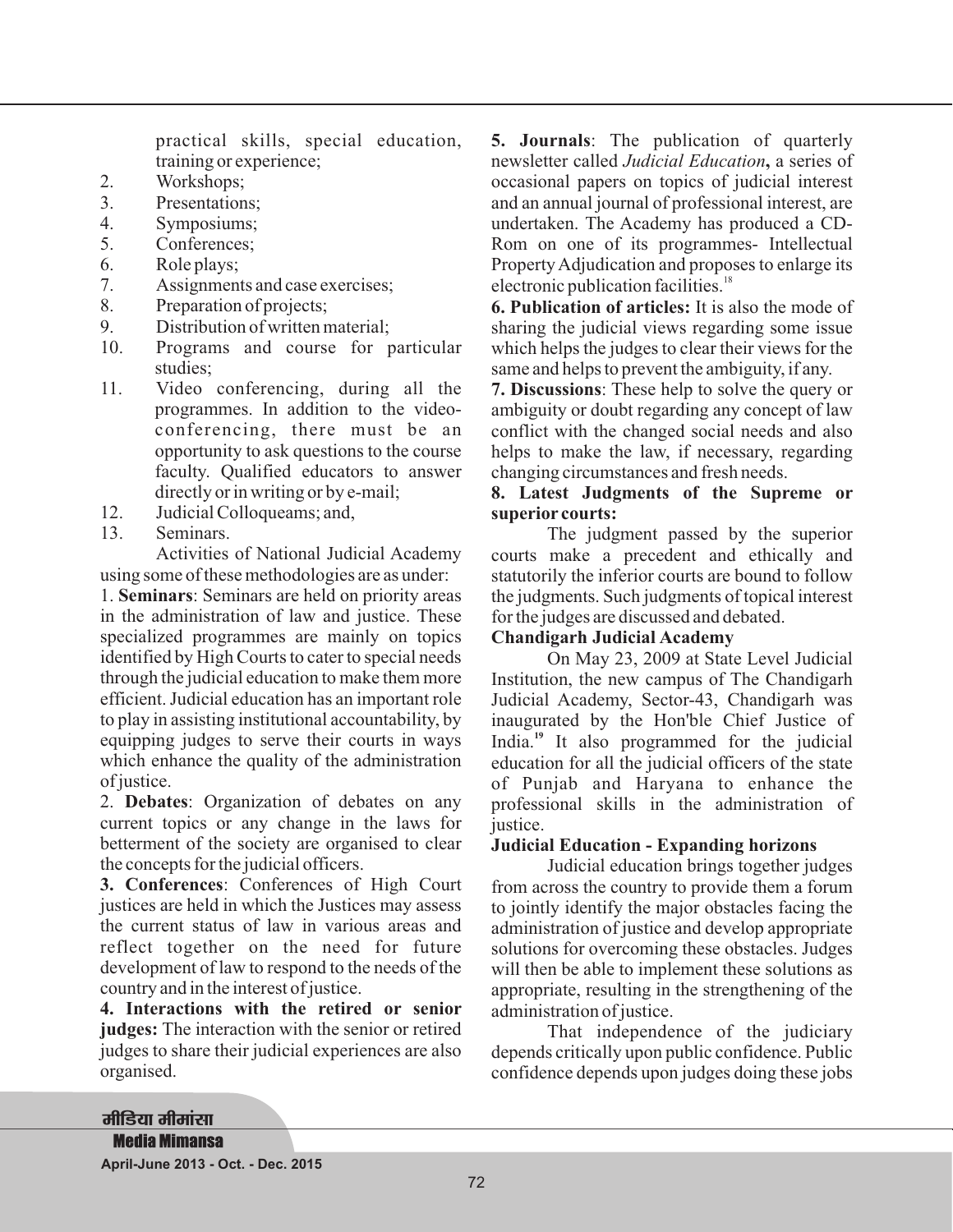well and efficiently. It also depends upon judicial officers being sensitive to the needs of the communities which we serve and upon our ability to effectively communicate to those communities, what we do and why. It depends upon us being sensitive to the social context in which we perform our duties and it requires us to perform them in a way which is relevant to the communities which we serve. If we do all that, we will enhance the public confidence of the community in the judiciary and that is ultimately the vital protection of our independence.

And, of course, the purpose of judicial independence is not to provide a benefit to the judiciary, but to enable the judicial system to function fairly with integrity and impartiality. Solutions may involve, for example, generation and use of new and additional knowledge of law; increased application of technology and modern management methods; deployment of appropriate approaches, methods and attitudes to judging; appropriate changes to management of relationships with other stakeholders in the justice system such as lawyers; government officials; ministerial staff and litigants; development and use of new techniques and tools; and change.<sup>20</sup>

### **Judicial Education in the Justice delivery system - Main Stake Holders**

Justice delivery system $1$ <sup>n</sup> mainly consists of the following stake-holders:

- 1. Courts.
- 2. Lawyers i.e. Private or Government.
- 3. Police or Investigation authorities.
- 4. Executive officers of other wings.

In other words, the judicial systems and the administrative systems of justice involve almost all the organs of the government machinery. It is the team work of all these persons which ultimately contribute towards resolutions of disputes between the parties. It is said that justice should not only be done but it must also be seen to have been done. Such a standard of perfection can be achieved only if all the organs involved in Justice Delivery System are well

equipped with infrastructures, tools and legal as also scientific literature.

In this regard, it would be necessary to bear in mind that such tools of performance, including the literature, undergo changes and even become outdated with the passage of time and need refinement, updating and replacement from time to time. As a consequence persons operating these tools and manning the different offices connected with Justice Delivery System also need regular updating of their knowledge to keep pace with new emerging laws, changes in society, innovations in science and technologies and so on. Hence, the need for a continued legal education for the different functionaries concerned with administration of justice.

### **The Advocates Act 1961**

The Advocates Act, 1961 was amended in the year 1974 with progressive mind-set inserting the following provisions in Sections 6 and 7, which deal with functions of Councils-

" *to conduct seminars and organize talks on legal topics by eminent jurists and publish journals and papers of legal interest;"*

### **The National Knowledge Commission**

The National Knowledge Commission has also taken cognizance of the importance of legal education. In its Report dated 15.07.2008 the Commission, while recommending establishment of a Regulatory body under the name and style of " *Regulatory Authority for* Higher Education (IRAHE) covering the field of legal teaching, has made the following observations:

" *The vision of legal education is to provide justice-oriented education essential to the realization of values enshrined in the Constitution of India. In keeping with this vision, legal education must aim at preparing legal professionals who will play decisive leadership roles, not only as advocates practicing in courts, but also as academics, legislators, judges, policy makers, public officials, civil society activists as well as legal counsel in the private sector, maintaining the highest standards of professional*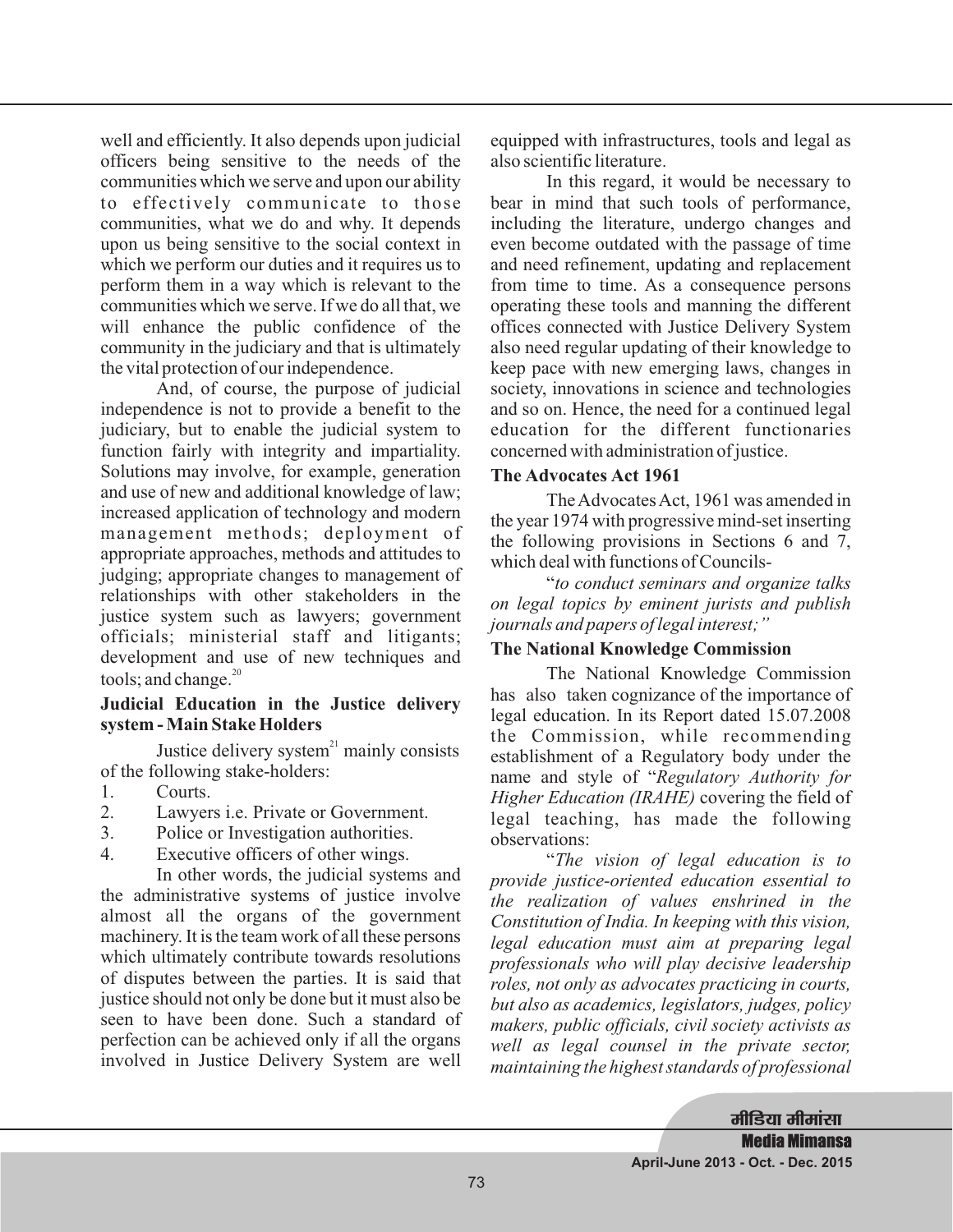*ethics and a spirit of public service.*

*Legal education should also prepare professionals equipped to meet the new c h a l l e n g e s a n d d i m e n s i o n s o f internationalization, where the nature and organization of law and legal practice are undergoing a paradigm shift. Further, there is need for original and path breaking legal research to create new legal knowledge and ideas that will help meet these challenges in a manner responsive to the needs of the country and the ideals and goals of our Constitution."<sup>22</sup>*

In recent times, significant public debate on the subject of access to justice has been seen. It is a concept which has many facets, including the extent to which the justice system is comprehensible to the community.

Judicial education has the capacity to encourage judges to adopt techniques which will enhance the comprehensibility of the court process. To that extent, judicial education has the capacity to enhance the public perception of the relevance of the justice system to the community, and through that means, to enhance public confidence. **23**

### **Conclusion**

The main object and goal of the judicial education is access to justice.As we know that the sphere of law is like a flow of water which continues flowing, but if it becomes static than it creates the problem for the society and the intention and soul of our constitution and the law becomes atrophied. Judicial education helps the society to get the justice as it make judges more professional by developing their skills and ability to deal with the problems whatever and whenever, those may arise while deciding any issue before them.

#### **Reference-**

- 1. E-mail. parkashsom86@gmail.com
- 2. Tom Bingham, The Rule of Law, London: Penguin, 2011.
- 3. Max Boot, "Don't Miss the Revolution", The Tribune, November 01, 2006. p.12.
- 4. Dr. Balram K. Gupta, Director National Judicial Academy, INDIA Newsletter, July, 2013.
- 5. Sallmann PA, Comparative Judicial Education in a Nutshell, Journal of JudicialAdministration, 1993.
- 6. Nicholson RD, Judicial Independence andAccountability: Can They Co-exist?Australian Law Journal, 1993.
- 7. The Fourth International Conference on the Training of the Judiciary: "Judicial Education –AGlobal Phenomenon"-Chief Justice Robert French, 26 October 2009, Sydney.
- 8. Director, Maharashtra JudicialAcademy. http://mja.gov.in/Site/Home/Index.aspx.
- 9. Evolution and Rationale of Judicial Education by Dr. Faqir Hussain, Registrar, Supreme Court of Pakistan
- 10. Challenges Faced By Judicial Academies in Strengthening Judicial Education by Parvaiz Ali Chawla, Director-General, Federal Judicial Academy, Islamabad. [Paper read at the Sindh Judicial Academy, Karachi on 25.6.2011 in first Pakistan Judicial Academies Summit]
- 11. Judicial education in justice delivery system by Justice B.D.Agarwal (Guwahati High Court). **,**
- 12. RichesA.L., "Judicial Education –ALook at the Overseas Experience,"TheAustralian Law Journal, 1990.
- 13. Hudzik J.K., "The Continuing Education of Judges and Court Personnel," Judicial Education Network, 1989, 5
- 14. Burger W.E., School for Judges, Federal Rules Decisions, 1964, 33, 139-150; see also, Li P, "How Our Judicial Schools Compare to the Rest of the World,"The Judges Journal, Winter 1995, 17-51.
- 15. McCabe H.H., "California'sApproach to Judicial Education," Judicature, 1967, 51, 58-63.
- 16.AIR 1992 SC (165) andAIR 1993 SC (2493).
- 17. http://www.epw.in/web-exclusives/training-our-judges- better.html
- 18. Justice R.C. Lohati, 2005(2) Supreme Court Cases, J-1, Speech on Law Day

19. www.cja.gov.in/